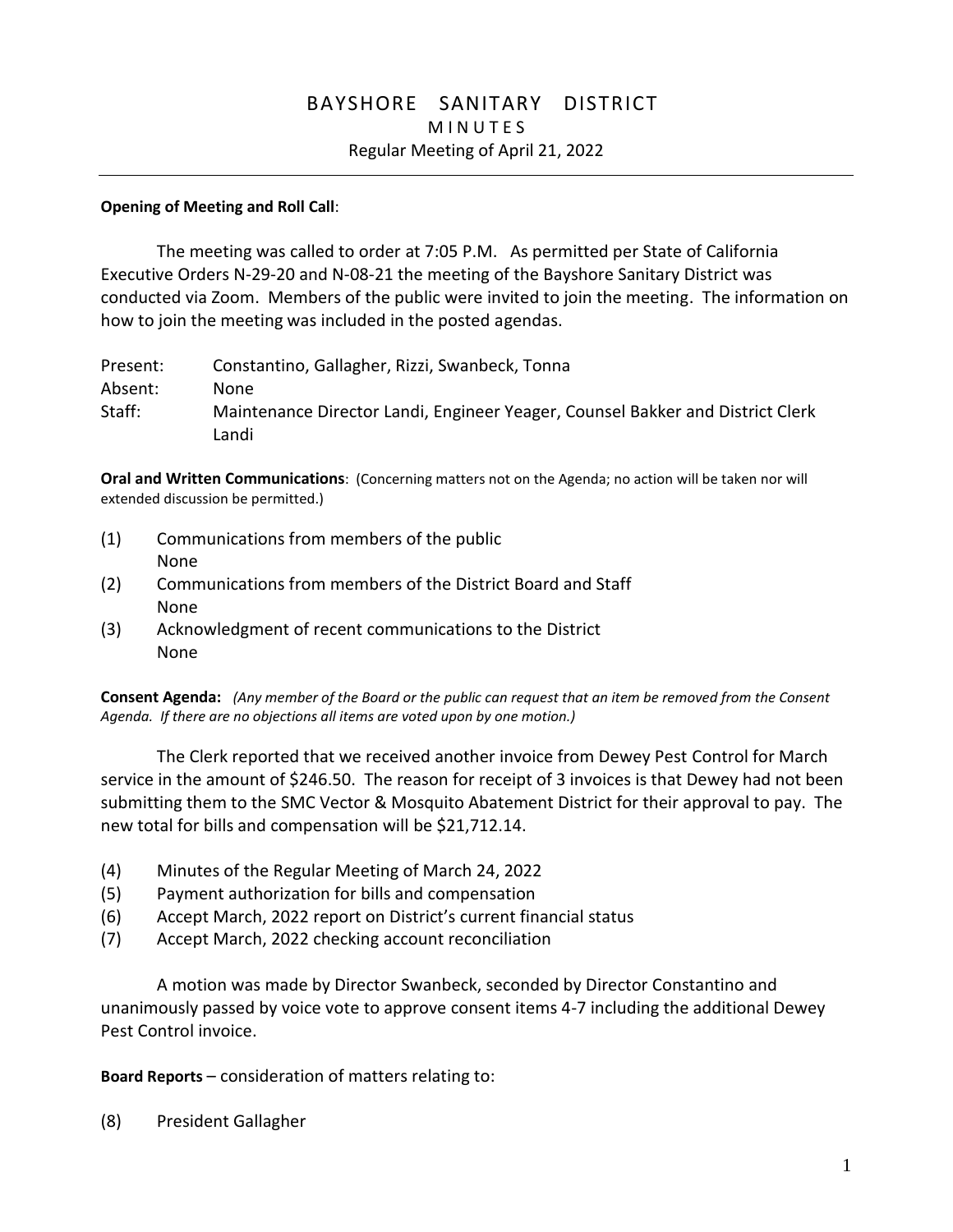- (a) LAFCo: No report.
- (b) CSDA Local Chapter: No report.
- (9) Director Constantino

(a) Special District Leadership Academy: Director Constantino reported that there were about 60 attendees representing approximately 45 districts. Most seemed to be Southern California water districts. There were a few sanitary districts represented. Bayshore was one of the smaller districts. Topics covered were how districts are operated, how board members work together/cooperation, use caution when posting on social media, how to communicate with customers, budget issues, etc. Several districts said that they are dealing with director turnover. With regard to communicating to customers, some districts issue quarterly newsletters, some semiannually and others on an annual basis. He thinks an annual mailed newsletter would be appropriate for our District. Newsletters can explain what the district does, when it was established, its mission statement, budget issues and capital projects. Transparency with the public was stressed.

(10) Daly City: Lawson Hall and the library at the Boys and Girls Clubs are now open to the public.

(11) Brisbane: No report.

### **Staff Reports**:

(12) Maintenance Director – consideration of matters relating to:

(a) Monthly report on District operations and maintenance: The packing gland repaired by Pump Repair Service has been reinstalled. Pump #2 packing and been replaced.

The Midway Village project is moving along. They are working on the 96" storm line. When that is complete they will finish the sewer line portion. Weather permitting they should make good progress. The line through the park has been abandoned but the slurry seal needs to be completed.

A new lateral was installed and inspected at 310 Accacia Street. The replacement was via the pipe burst method.

There was a walkthrough of the Overlook project with the District Engineer and representatives from Daly City. The District will not accept the sewers until all the lines have been tested and cleaned as necessary. They are probably 6-8 months away from completion.

Responded along with NSMCSD to a service request on Farrier Place in Summit Ridge. The call was submitted via the City's website and did not have any information about the complainant. It was reported as a subdivision wide problem of toilets not flushing and bathtubs not draining. The area was checked and no District problem was found.

(13) District Engineer – consideration of matters relating to:

(a) March meter reading data: The average daily flow was 270,857 gallons.

(b) Midway Village: They have started their discharge from the Baker tanks. As of March 25 they had discharged 656 gallons and in a recent communication reported 1,550,000 gallons. There may have been a problem with the meter but we haven't received any information from Midway Village. The Maintenance Director is checking the meter daily. They are diverting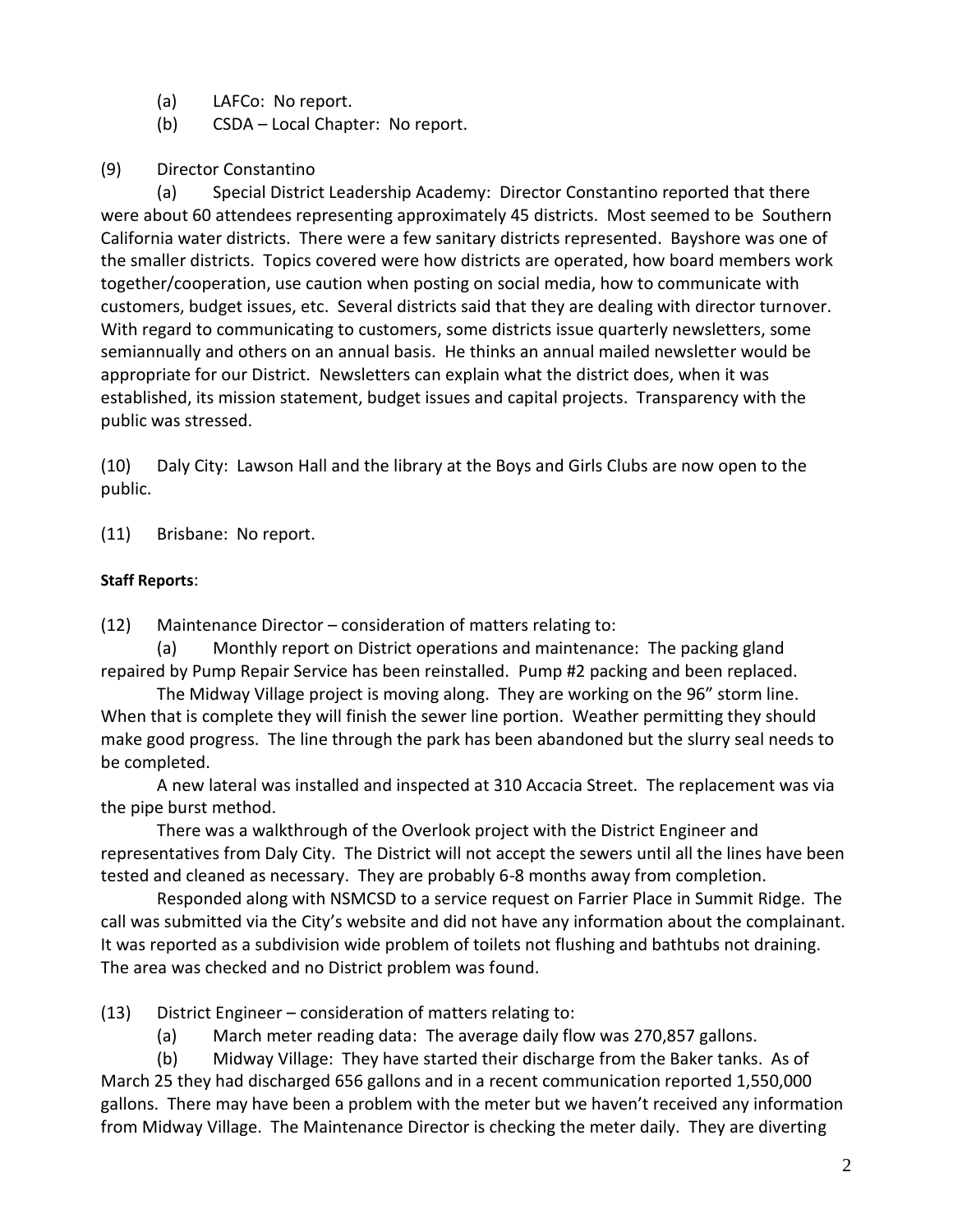some storm water into the Baker tanks which will end up in the sewer. They will be billed at the end of June. The storm lines should be complete in the next week or two.

(c) PG&E Egbert electric transmission line – Carter Street: Plans have been accepted by Daly City and there is an on-site preconstruction meeting tomorrow. Construction will begin next week.

(d) Mag-Meter replacement: Telstar delivered the meter on Tuesday. The installation by Pump Repair Service will be done during the 1 AM – 5 AM hours. The Maintenance Director has been monitoring the flows and thinks it can be done with no problem. However, Midway Village is pumping more ground water to us and the flow is up. He met with a project superintendent who indicated they can shut off the discharge. It was decided that it would be better to wait for the storm lines to be complete. The work will be scheduled with Pump Repair Service in approximately two weeks.

(e) 200 Industrial Way (Florian): Counsel sent a cease and desist letter to Florian on April 12. In a conversation the Engineer explained to Florian that they are dealing with two separate entities—the SFPUC and the District. Florian submitted their permit application and fee to the SFPUC on April 20.

(f) Smart Cities Northern Corridor Expansion: This is the project to divert traffic onto Bayshore Boulevard when 101 can't handle the traffic. This is a large project planned for 101 and Highway 280. We requested information from the design engineer but received no response. The executive director of CCAG was contacted and following that the consultant responded to the request. They will be installing conduit and fiber along the east side of Bayshore Boulevard from Geneva through the District and then through Brisbane. There will be some additional power poles and signal boards. The issue for us is that they will be paralleling the force main which is not well defined. It is a critical underground utility. They were advised that we don't have as-built drawings but that we could meet with them. They will need to do potholing of the force main. Their plans are reported to be 65% complete and the project will probably start in about two years. They were provided a Class 4 permit application.

(g) 135 Rio Verde Street: This is another remodel project. The owner has been notified that the District will require them to replace the cleanout.

### 2022-23 BUDGET AND SEWER SERVICE CHARGES

(h) 2022-23 Sewer Service Charge: We have an updated property list from EDS.

(i) SFPUC Budget: The SFPUC work on a two year budget cycle. They adopt their 2023 and 2024 budgets at the same time. They held a public hearing in January; the budget was adopted in February and will go before the Mayor and Board of Supervisors in June. The SFPUC is proposing a 0% increase in 2023 and a 6% increase in 2024. Pre Covid they were talking about a 5% increase in 2023 and 2024; they have scaled back. The Engineer will continue to monitor the process. The SFPUC is deferring some capital projects into the future and cutting back on budget items where they can. The flows were low last year and will likely be low through 2023. In 2026 flows should return to normal. We are in the situation where when it is dry in San Francisco our costs rise.

(j) Preliminary Budget Review FYE 2021-22: At the end of the fiscal year revenues will be more than budgeted. The Clerk said that ERAF and redevelopment funds are a chunk of the property taxes we have received. ERAF is out of our control and once the redevelopment district assets are all liquidated that funding will cease. The Clerk will contact the County Auditor to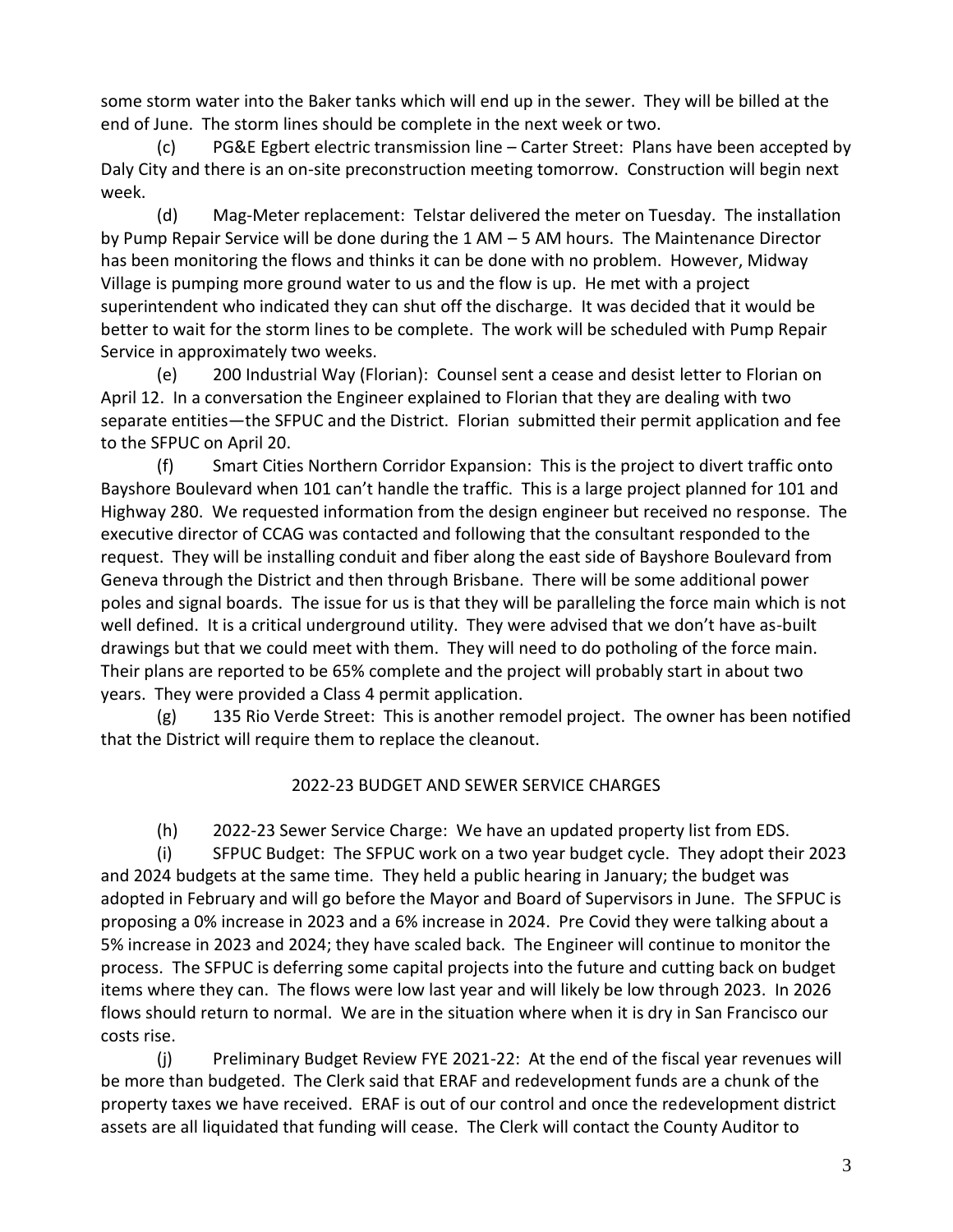inquire about future RDA funding. Yearend expenses will exceed the budget since the SFPUC sewer service charge was more than anticipated.

(k) Future BSD Sewer Service Charge Revenue: FY 21-22 sewer service charge is \$1,320,600. If we step up to year #2 increase as set during the Public Hearing, FY 22-23 will be \$1,411,944. We may have to skip step #2 and move up to step #3. We are required to send an annual notice in spite of the fact that each property owner was advised of the 5 step rate plan. Each time the rate is increased, even if it is part of the 5 year plan, a notice needs to be sent 30 days prior to the effective date. That means that notices must be mailed by June 1. To be in compliance with the June 1 date, it was decided that the Board will hold a Special Meeting on Wednesday, May 18. The Regular Meeting of May 26 will be cancelled.

(l) Newsletter for Rate Increase: Discussed in Item (k).

(14) District Counsel – consideration of matters relating to:

(a) Abandonment of easement through Midway Village Park: This is for the sewer line that runs through the park where a future parking structure will be constructed. Counsel Hundley and Engineer Yeager will work this out. The line is no longer in service.

(b) Discussion/action regarding District enforcement mechanisms: A few years ago Counsel Quint worked on a memo with regard to enforcement actions. One tool to consider is an administration citation process. Enforcement issues don't come up often and we have been able to resolve them. A decision will be made at the May meeting whether to proceed with drafting an ordinance.

(15) District Clerk – consideration of matters relating to: No report

### **Old Business**:

(16) Community outreach – newsletter: The Board was provided with some prior outreach documents. The President suggested that an ad hoc committee of 2 Directors and a staff person be formed. The Clerk suggested that Directors give some thought to items they think would be of interest to convey to rate payers. Director Constantino mentioned some of the topics discussed at the Leadership Academy. The target date for communicating to constituents is this fall.

### **New Business**:

(17) Reports on other matters: no action will be taken None

### **Closed Session:**

The Closed Session began at 8:15 P.M.

(18) Significant exposure to litigation pursuant to §54956.9(b)(2): two cases The closed session ended at 8:30. There is no reportable action.